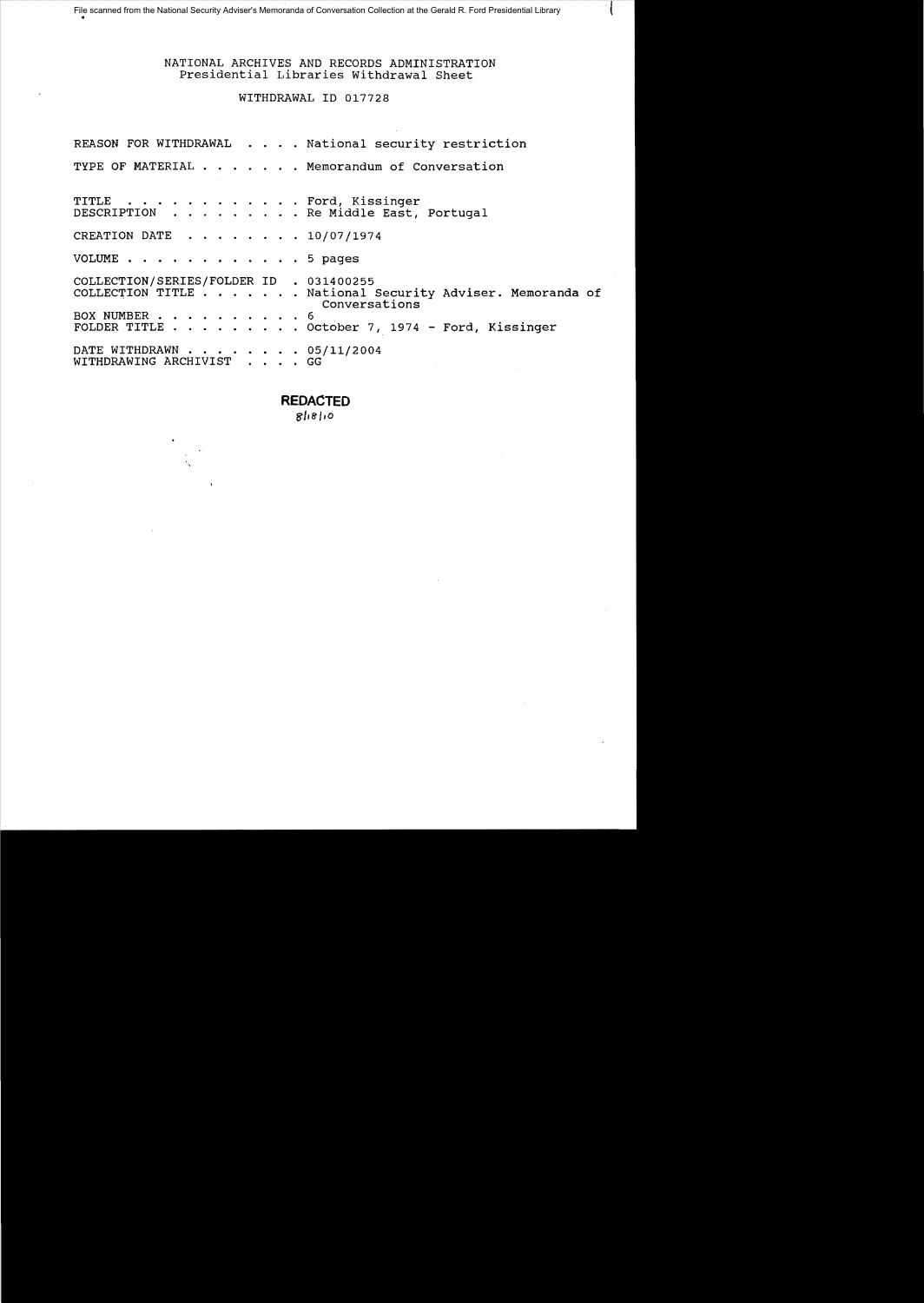MEMORANDUM

THE WHITE HOUSE

**WASHINGTON** 

SEGRET/NODIS/XGDS

# **DECLASSIFIED w/ portions exempted E.O. 129**58 (celemended), **SEC 8.3** MR# 09-78 #3 <u>c UCU 3/10/04. CIA etropishio</u> dal **NARA Dato** 10/13/10

MEMORANDUM OF CONVERSATION

PARTICIPANTS:

President Ford

Dr. Henry A. Kissinger. Secretary of State and Assistant to the President for National Security Affairs

Lt. General Brent Scowcroft, Deputy Assistant to the President for National Security Affairs

DATE & TIME:

Monday - October 7, 1974

PLACE:

The Oval Office

Kissinger: I have been telling the Israelis that if they didn't move with Jordan, things would get tougher and tougher with the PLO. Now there is a resolution to have Arafat speak at the UN as representative of the Palestinians. If we vote against it, we get an explosion in the Arab world and we would have five countries with us; if we abstain, Israel may refuse to negotiate. On balance, I recommend to vote against, but we will pay a heavy price.

President: Where will you be on the 14th?

Kissinger: Algeria. It will be murder either way.

President: What is the best way to get the negotiations going? If we vote for...

Kissinger: You can't vote for. The choice is between abstention and a negative. If we abstain, we will have a strong Israeli reaction.

President: What will we gain with the Arabs?

Kissinger: It'll be a slight plus with the Arabs, because it means tacit acquiescence. If we vote against, the Soviets will make the most of it. Our idiot Ambassador in Cairo...

SECRET/NODIS/XGDS

 $\Box$ 

CLASSIFIED BY EN S EXEMPT FROM GENERAL DECLASSIFICATION SCHEDULE OF EXECUTIVE ORDER, 11652 ENGMPHON CATEGORY AUTOMATICALLY DECLASSIFIEI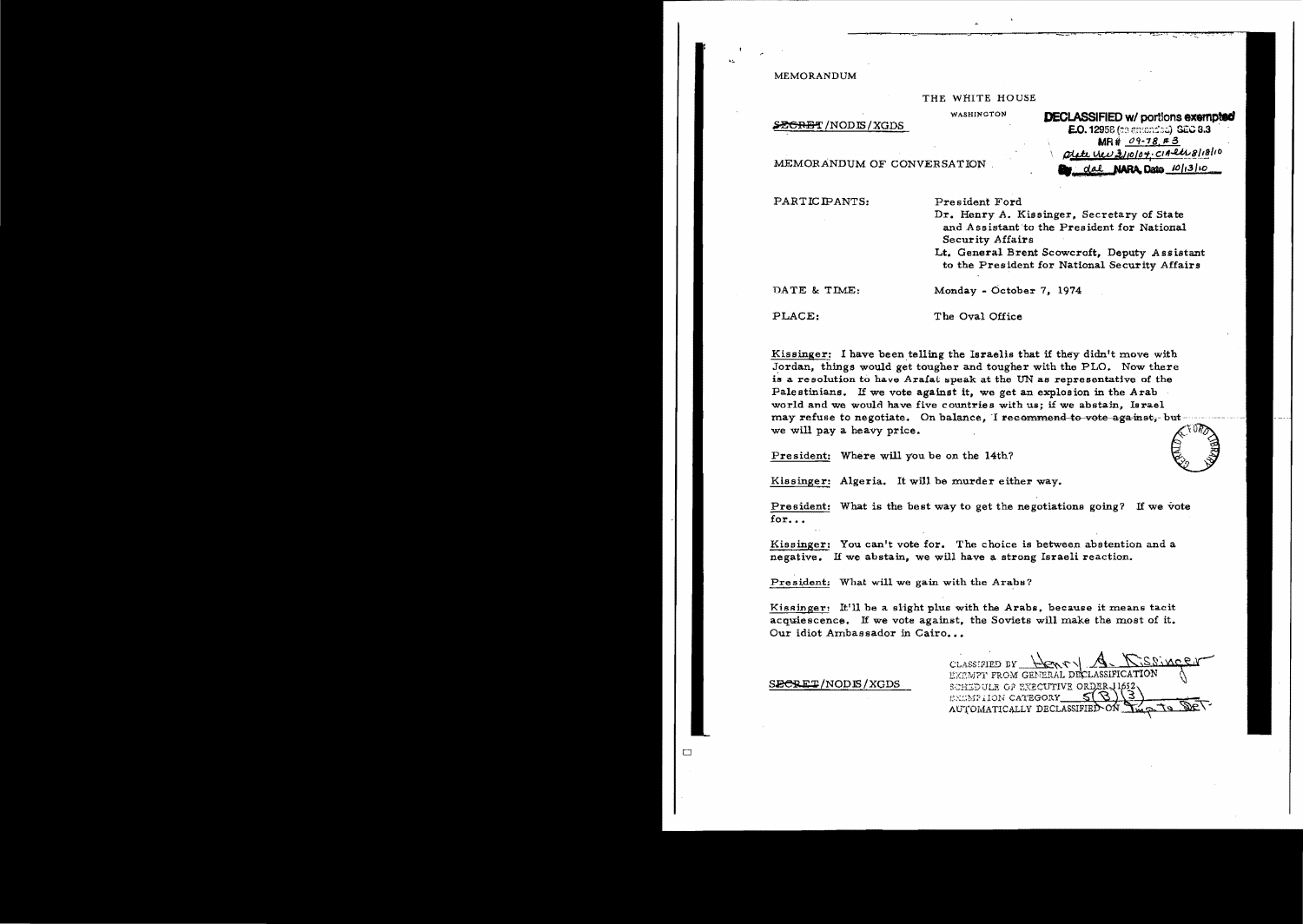#### ~T5~!NODlS/XGDS - 2

President: The land transfer in Egypt...

Kissinger: No. he did this right. This has been under way for a year. It! s a straight swap of land.

President: They are paying with PL 480?

Kissinger: No. that is the \$10 million for charity. It is totally useless in Egypt. It was for Children's hospitals. It is a vicious attack.

President: Wayne Hays can be an SOB or a help. Why don't I get him to defend it?

Kissinger: He has known about it for months. This was in our submission to Congress.  $[He$  describes the inaccuracies in the Fost article.)

President: I can call Wayne. He can get on the floor. He likes to tackle the press.

Kissinger: He can say he has known about it all along and has an open mind on the subject. But it may start a campaign.

President: But he could set the record straight if someone raises it.

Kissinger: No. what Eilts did is to plan to attend an Egyptian victory parade. I have told Eilts to get the Palestinian vote moved to past our elections. If they don't, this gives us an excuse to vote against it. I could explain our situation on my trip and then I could offer private diplomatic talks with the PLO. That would raise hell if Israel found out.

[The President talks to Wayne Hays.]

President: On the PLO, if we abstain and that keeps Israel frozen, that would be wrong. That is top priority.

Kissinger: The Arabs shouldn't have made us vote now and they must know the limits of our policy. So 1 am inclined to vote no. I will tell Sadat and Hassan we will have political contact in New York.

Dinitz said you had said you were with him on long-term aid.<br>
SECRET/NODIS/XGDS.

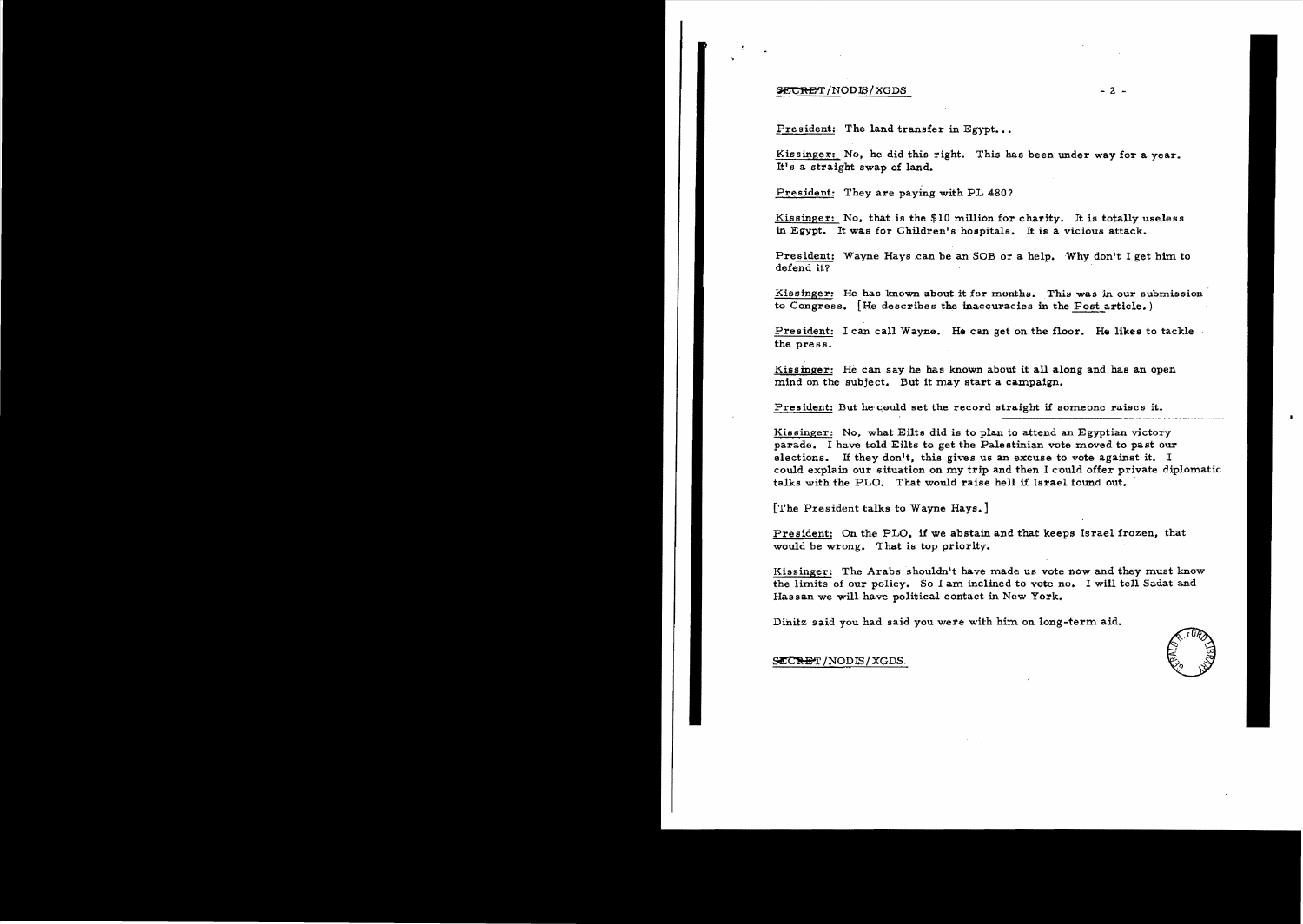#### SECRET/NODIS/XGDS

President: I didn't say that at all. We were just milling around there.

Kissinger: I told him that. They also said it was promised after the first of the year in talks with Rabin.

President: I said it depended on the negotiations.

Kissinger: In the context of a settlement you can put in our authorization. In the absence of that, they must go on an annual basis.

President: There was no commitment in the absence of progress.

Kissinger: Dinitz said you did say that Saturday night. Nixon gave the impression he would give Golda a letter that we wouldn't push them off the Golan. They want such a letter now. I agree with that position, but I am afraid of a letter like that. I think it is better to break the commitment. With Golda you could trust. They will blame me, not you for the broken commitment.

President: I will make that decision. No.

Kissinger: Maybe after another move with Syria you could do it. I showed Dinitz some paper language of a general commitment. He said that was not good enough.

I will take along the protocol of what you promised. I support import restriction, not by dollar amount.

President: The economic people think an arbitrary cutback would hamper our economic recovery. What we will say is we attempt a billion barrels a day voluntary effort. If that doesn't work, we will go mandatory. They said the French had given up their program.

Kissinger: That is fine. But if it's mandatory, dollars are better than quantity because it creates an incentive for lower prices.

Portugal. There are two issues: One is what it means for our government. I predicted this in April.

I sent Walters and all we have done is spring \$150,000. If we don't get in shape, in a year we will be in the same condition in Greece. The situation in Greece is not because of Cyprus; it is the anti-Americansim of the Greek left. Now

 $-3-$ 

SE<del>GRET</del>/NODIS/XGDS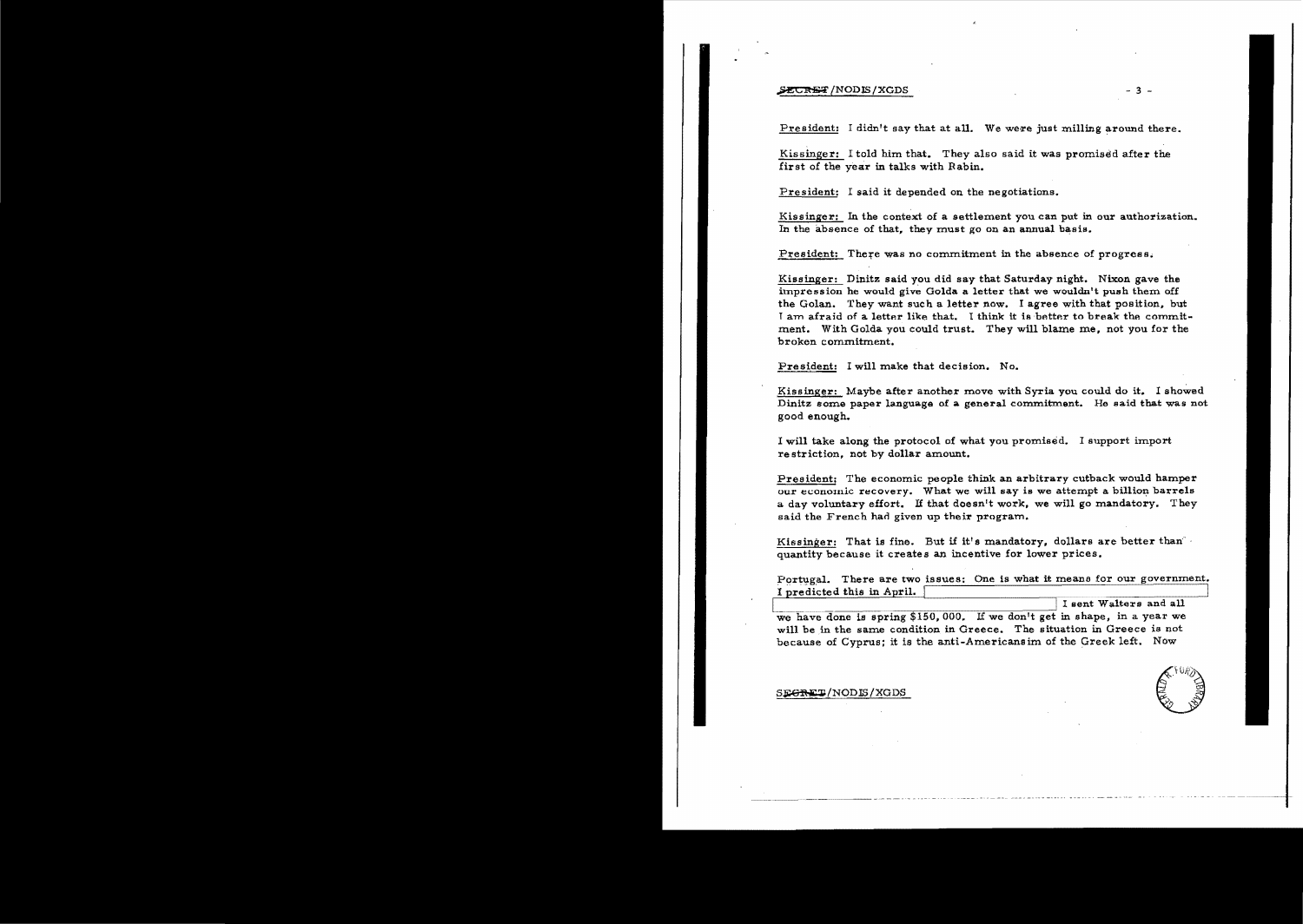#### $\frac{1}{2}$   $\frac{1}{2}$   $\frac{1}{2}$   $\frac{1}{2}$   $\frac{1}{2}$   $\frac{1}{2}$   $\frac{1}{2}$   $\frac{1}{2}$   $\frac{1}{2}$   $\frac{1}{2}$   $\frac{1}{2}$   $\frac{1}{2}$   $\frac{1}{2}$   $\frac{1}{2}$   $\frac{1}{2}$   $\frac{1}{2}$   $\frac{1}{2}$   $\frac{1}{2}$   $\frac{1}{2}$   $\frac{1}{2}$   $\frac{1}{2}$   $\frac{1}{2}$

 $\cdot$ 

|                                          | the right is also anti-American because of our anti-junta line. |
|------------------------------------------|-----------------------------------------------------------------|
|                                          | If we don't rein in the Congress, we will have                  |
| a violent shift in Greece. Italy is next |                                                                 |
|                                          |                                                                 |

President: . Let's do it.

Kissinger: I must be candid. Colby is a cautious bureaucrat and the estimators are liberal democrats. Portugal, Diego Garcia, South Vietnam -- they are changing on all of them. Schlesinger agrees.

Schlesinger is preparing contingency plans for the Middle East. He says it would take two months and Diego Garcia.

The 40 Committee briefing was a disgrace.

President: I agree. We are doing virtually nothing.

Kissinger:

President:

Kissinger: The Ambassador is a disastor. Portugal is probably down the drain.

President: Are they good there?

Kissinger:

President:

Kissinger: We could tell Colby if it leaks. the high level of the CIA would be changed.

President: I lived near a CIA guy. He was very liberal and I told Betty...

Kissinger: [CIA and South Vietnam]

President: Is this Catholic priest a problem?



#### **SEGRET/NODE/XGDS**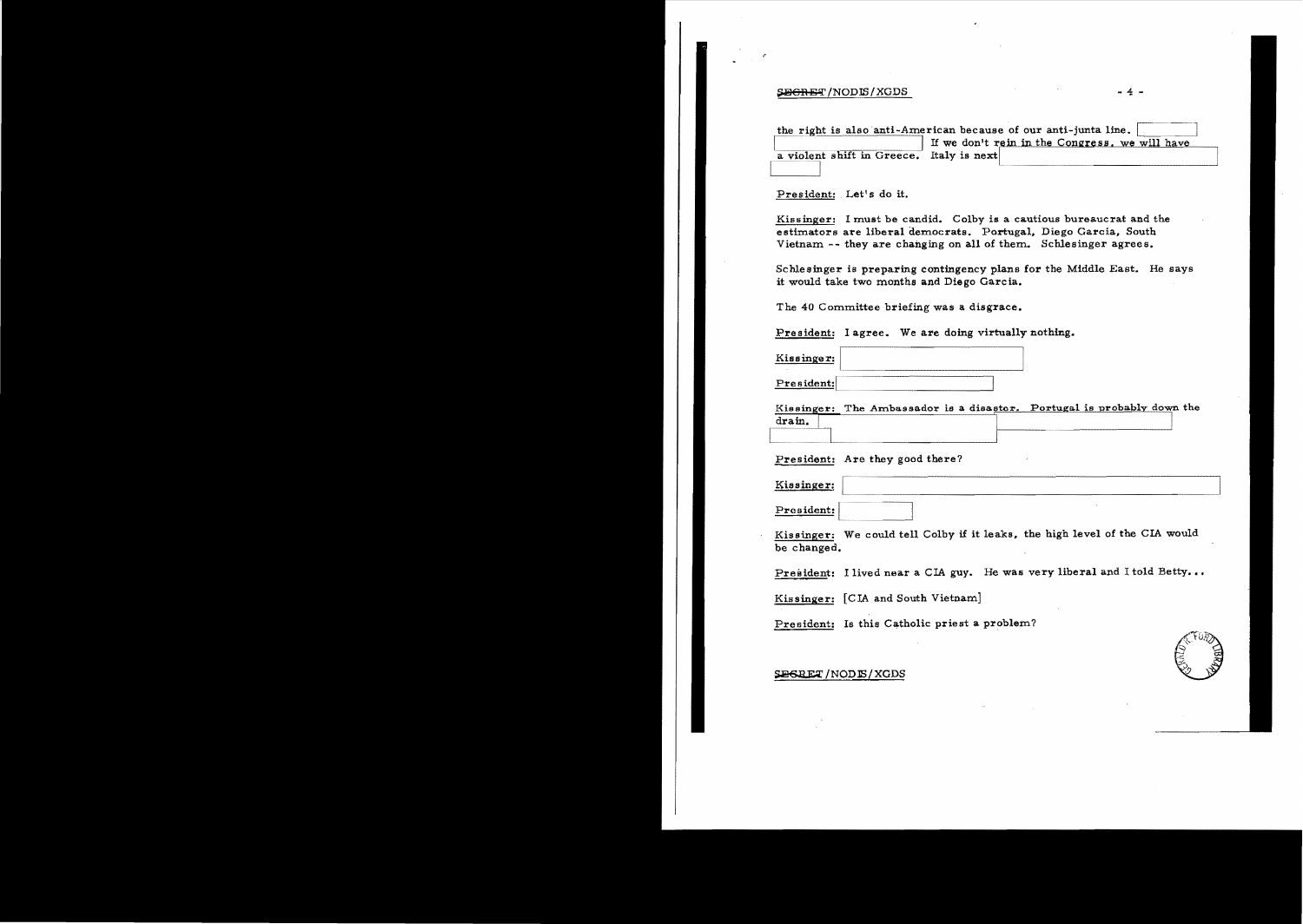#### $\frac{1}{2}$  is  $\frac{1}{2}$  -  $\frac{1}{2}$  -  $\frac{1}{2}$  -  $\frac{1}{2}$  -  $\frac{1}{2}$  -  $\frac{1}{2}$  -  $\frac{1}{2}$  -  $\frac{1}{2}$  -  $\frac{1}{2}$  -  $\frac{1}{2}$  -  $\frac{1}{2}$  -  $\frac{1}{2}$  -  $\frac{1}{2}$  -  $\frac{1}{2}$  -  $\frac{1}{2}$  -  $\frac{1}{2}$  -  $\frac{1}{2}$  -  $\frac{$

Kissinger: It wouldn't have developed had Thieu not been in trouble. He is in trouble because the aid is going down. It is a vicious cycle. We attack our allies for repression and cut aid; the aid cut leads to a decline in morale.

Scowcroft: NSC represontation.

President: Not Art Hartman. Rumsfeld is okay.

Kissinger: Could we have Sonnenfeldt as a notetaker? He will be demoralized if he's not. I worked out something with Rumsfeld on leaks.

President: There is another story in the New York Times on the Rabin thing.

',-.'." .. \* \* \* \*

[The AID people come, and then leave.]

\* \* \* \*<br>\*

Kissinger: I am having a press conference. I thought I would be tough on Chile. Turkish aid will come up. There is conflicting advice on eligibility and on extent of ineligibility. We presented this to the Leadership.

President: And they told us to go this way.

### S<del>ECRE</del>T /NODIS / XGDS I

~

~.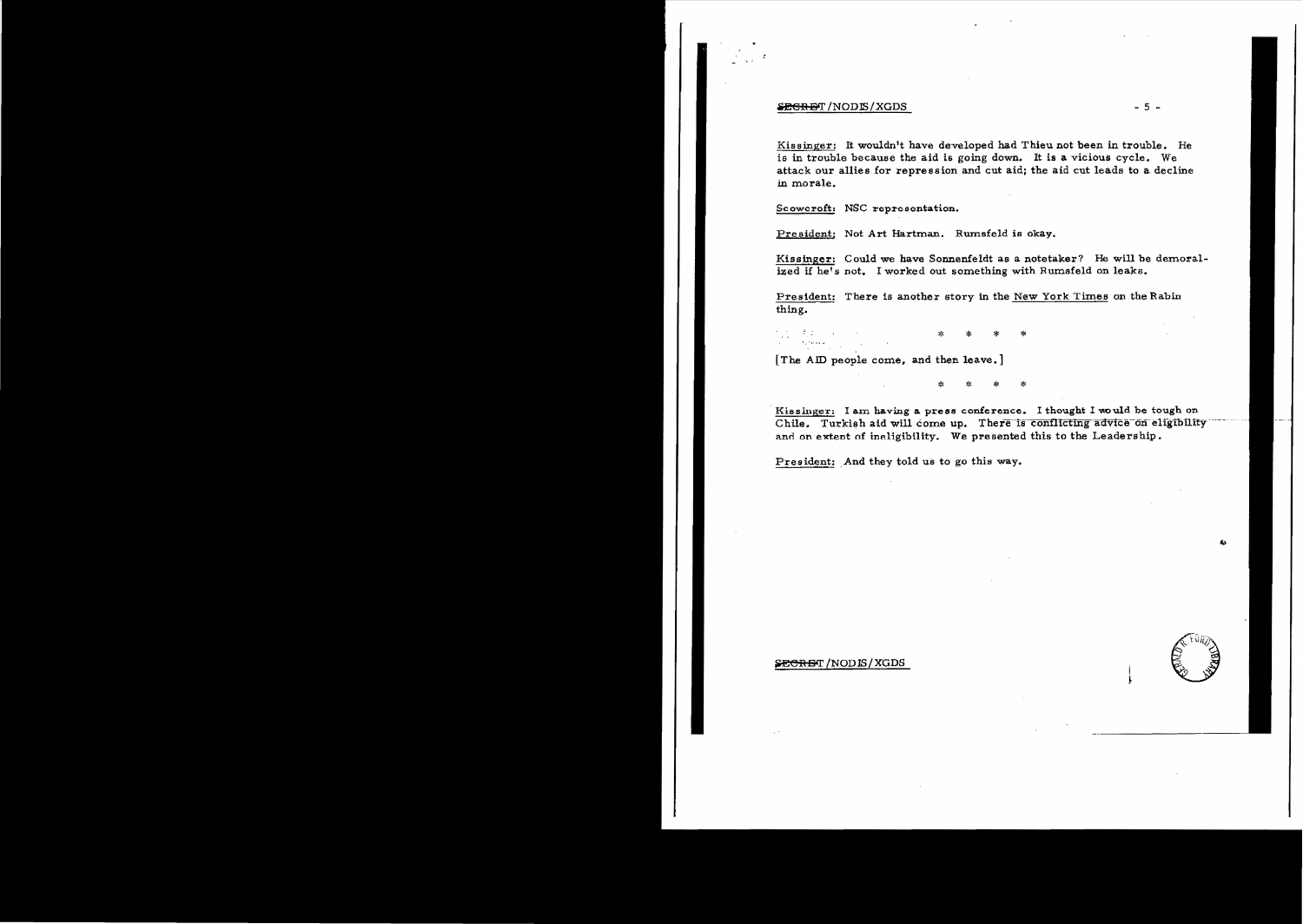# WITHDRAWAL ID 017729

|                                                              | REASON FOR WITHDRAWAL National security restriction                       |
|--------------------------------------------------------------|---------------------------------------------------------------------------|
|                                                              | TYPE OF MATERIAL Memorandum of Conversation                               |
| TITLE Ford, Kissinger                                        | DESCRIPTION Re SALT, Jackson Amendment                                    |
| CREATION DATE $\ldots$ $\ldots$ $\ldots$ $\ldots$ 10/07/1974 |                                                                           |
| VOLUME 6 pages                                               |                                                                           |
| COLLECTION/SERIES/FOLDER ID . 031400255                      | COLLECTION TITLE National Security Adviser. Memoranda of<br>Conversations |
| BOX NUMBER 6                                                 | FOLDER TITLE October 7, 1974 - Ford, Kissinger                            |
| DATE WITHDRAWN 05/11/2004<br>WITHDRAWING ARCHIVIST GG        |                                                                           |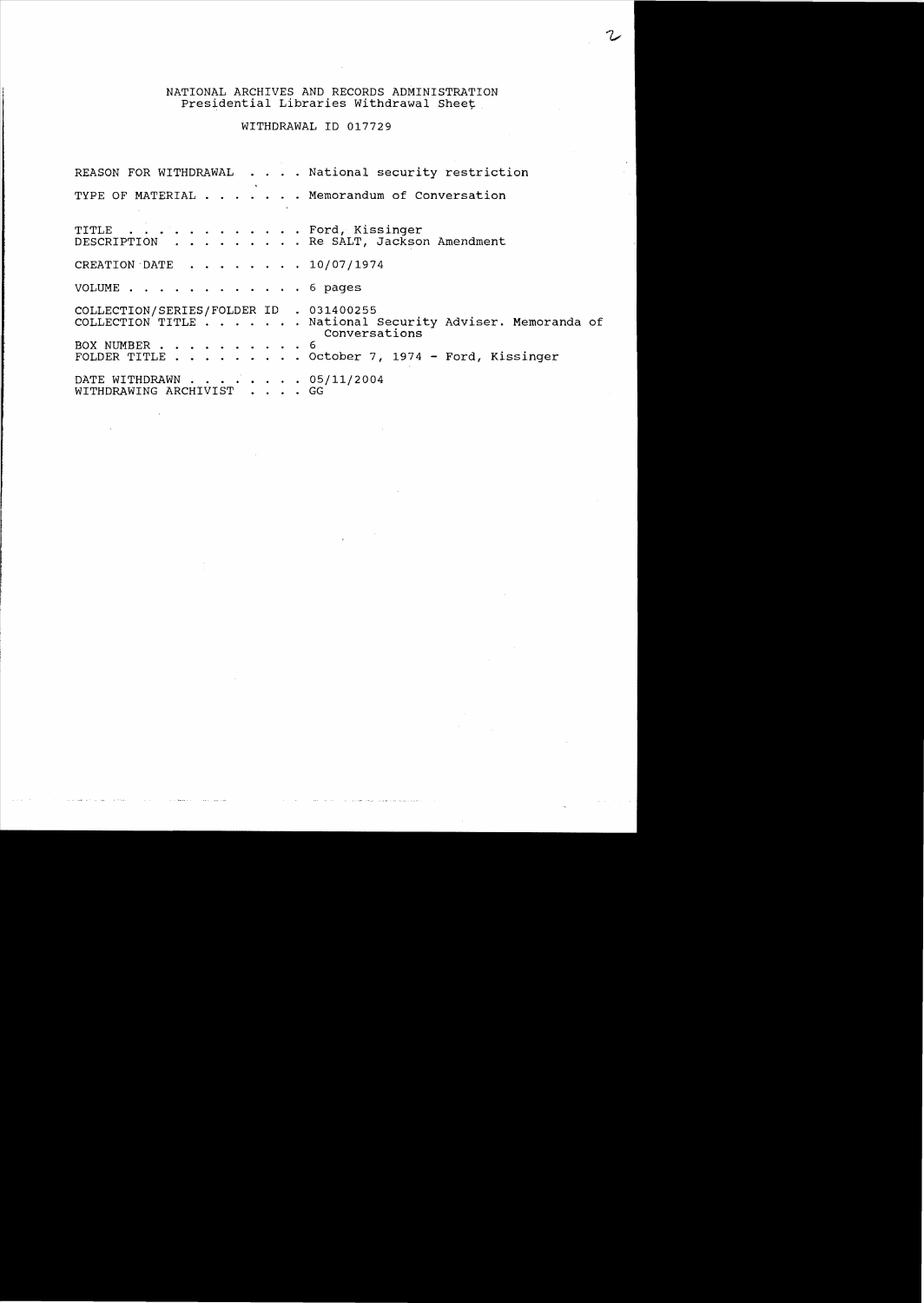## WITHDRAWAL 10 017730

REASON FOR WITHDRAWAL . . . . National security restriction TYPE OF MATERIAL  $\cdots$   $\cdots$   $\cdots$  Memorandum of Conversation TITLE . . . . . . . . . . . . Ford, Kissinger<br>DESCRIPTION . . . . . . . . Brent Scowcroft ... Brent Scowcroft's handwritten version of memcon re Middle East, Portugal CREATION DATE  $\cdot \cdot \cdot \cdot \cdot \cdot 10/07/1974$ VOLUME . . . . . . . . . . . . 5 pages COLLECTION/SERIES/FOLDER ID . 031400255<br>COLLECTION TITLE . . . . . . National . . . . National Security Adviser. Memoranda of Conversations BOX NUMBER . . . . . . . . . . 6<br>FOLDER TITLE . . . . . . . . . 0  $\ldots$  . October 7, 1974 - Ford, Kissinger DATE WITHDRAWN . . . . . . . 05/11/2004 WITHDRAWING ARCHIVIST . . . . GG